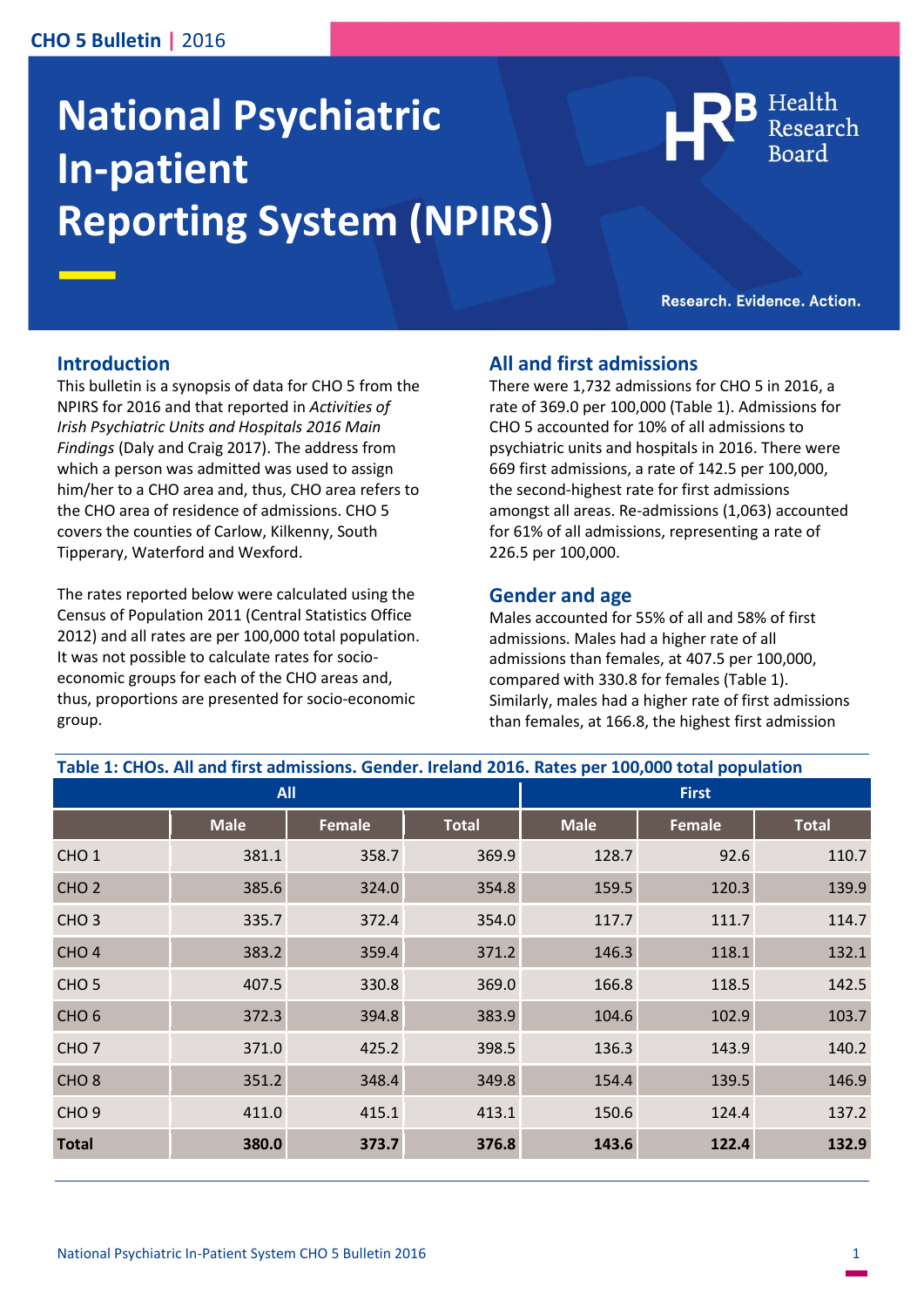# **CHO 5 Bulletin |** 2016

for males amongst all CHO areas, compared with 118.5 for females.

The 20–24 year age group had the highest rate of all admissions for CHO 5, at 742.2 per 100,000, followed by the 25–34 year age group, at 524.2, and the 35–44 year age group, at 488.2. The 75 year and over age group had the lowest rate of all admissions, at 409.4 per 100,000.

The 20–24 year age group had the highest rate of first admissions in CHO 5, at 367.4 per 100,000, followed by the 18–19 year age group, at 317.2, and the 75 year and over age group, at 232.3. The 45–54 year age group had the lowest rate of first admissions, at 135.7.

Age groups were condensed into two groups: under 45 years and 45 years and over. The 45 year and over age group had the highest rate of admissions in all CHO areas, with rates ranging from 642.6 per 100,000 in CHO 7 to 431.2 in CHO 2 (Figure 1). The 45 year and over group had a rate of 447.9 in CHO 5 and under 45 year age group had a rate of 323.6. The rate of admission for the 45 year and over group in CHO 6 (574.4), CHO 7 (642.6) and CHO 8 (531.8) was over twice that of the under 45 year group for those areas.

**Marital status**

Single persons accounted for over half of all (59%)

and 57% of first admissions for CHO 5; married persons accounted for 26% of all and 28% of first admissions; widowed persons accounted for almost 5% of all and 5% of first admissions; and divorced persons accounted for 3% of all and 2% of first admissions.

## **Socio-economic group**

Almost 8% of all admissions had non-manual occupations, 6% were lower professional, and 4% were manual skilled. However, it is worth noting that two-thirds (69%) of returns for CHO 5 did not specify an occupation, making assignment to a socioeconomic group impossible. Proportions for first admissions were somewhat similar.

## **Diagnosis**

Depressive disorders accounted for 25% of all admissions and 21% of first admissions for CHO 5; schizophrenia accounted for almost 13% of all and 6% of first admissions; and mania accounted for 9% of all and 5% of first admissions.

All and first admission rates in CHO 5 were highest for depressive disorders, at 94.0 (Figure 2) and 30.3 per 100,000, respectively. Schizophrenia had the second-highest rate of all admissions in CHO 5, at 46.4, followed by mania, at 33.9 and neuroses, at 23.7. Neuroses had the second-highest rate of first admissions in CHO 5, at 10.9 per 100,000, followed by organic mental disorders, at 9.8.



#### **Figure 1: All admissions by age category by CHO area. Ireland 2016. Rates per 100,000 total population**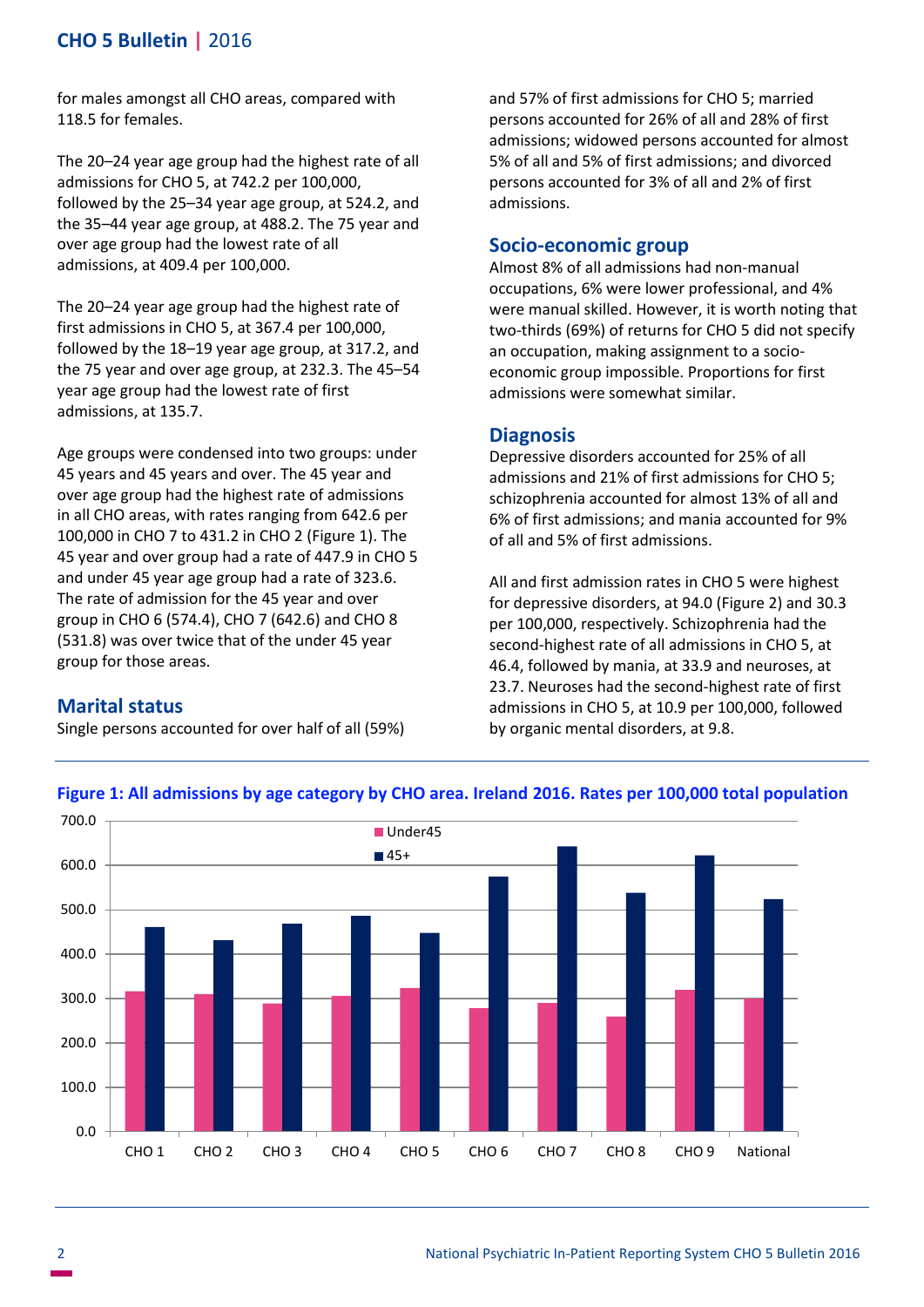# **CHO 5 Bulletin |** 2016

#### **Legal status**

Involuntary admissions accounted for 14% of all and 15% of first admissions for CHO 5. The rate of all involuntary admissions in CHO 5 was 52.6, the second-highest amongst all CHOs, while that for first admissions was 21.5 per 100,000, the highest rate for first admissions amongst all areas (Figure 3).

#### **Hospital type**

Seventy-six per cent of all admissions for CHO 5 were to general hospital psychiatric units, 7% were to psychiatric hospitals/continuing care units and 17% were to independent/private and private charitable centres.

#### **Discharges**

There were 1,720 discharges (1,707 discharges and 13 deaths) for CHO 5 in 2016. One-third of discharges occurred within one week of admission, almost 20% occurred within one to two weeks and 21% occurred within two to four weeks of admission. Ninety-six per cent of discharges occurred within three months of admission. This is similar to the pattern observed nationally.

Discharges for CHO 5 accounted for 10% of all discharges and 5% of all in-patient days. The average length of stay for all discharges for CHO 5 was 30.6 days (median 12 days), the shortest average length of stay amongst all CHO areas (Figure 4). This compares with the national average of 57.7 days (median 15 days).

When discharges with a length of stay of one year or more were excluded, discharges for CHO 5 again accounted for 10% of discharges and 9% of in-patient days. The average length of stay for discharges, excluding those with a length of stay of one year or more, was 23.4 days (median 12 days).

#### **References**

Central Statistics Office (2012) Census of Population 2011, www.cso.ie.

Daly A and Craig S (2017) *Activities of Irish Psychiatric Units and Hospitals 2016*. HRB Statistics Series 35. Dublin: Health Research Board.



# **Figure 2: Admissions for selected diagnostic groups by CHO area. Ireland 2016. Rates per 100,000 total population**